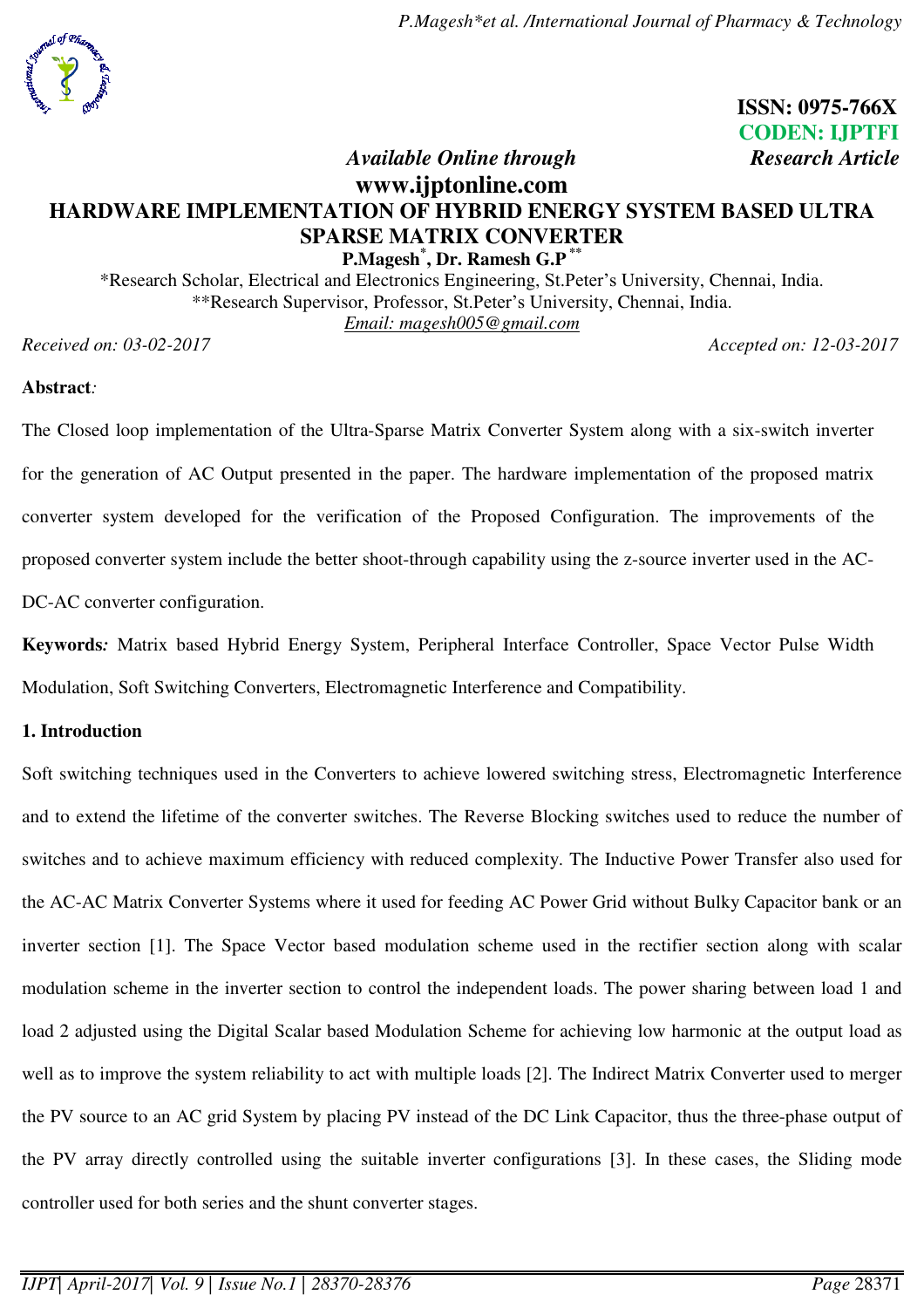*P.Magesh\*et al. /International Journal of Pharmacy & Technology*  Single Phase Buck Boost type Matrix Converters used to improve the voltage transfer ratio and to increase the flexibility of the input voltage source. The commutation problem also reduced in this kind of the matrix converters neglected as all the switches turned ON simultaneously without current overshoot problem[4].It also has the advantage of less requirements of the inductor and the negligence of the Bulky Transformer. The Matrix Converter Topologies are broadly classified into Direct and the Indirect type Matrix Converters.

### **2. Proposed Ultra Sparse Matrix Converter**

The Proposed System consists of the Hybrid Energy System connected to the Ultra-Sparse Matrix Converter Circuit. There are several advantages in using the Ultra-Sparse Matrix Converters compared to the Very Sparse Matrix Converters due to the reduction in the Switching operation. Switching operation is performed between the upper and the lower switches using a 'OR' gate. Thus, the entire proposed system consists of the three switches in the rectifier side and the six switches in the inverter section. The Z-Source inverter connected before the DC Link Capacitor to provide the shoot-through capability for the inverter switching devices. The Rectifier switches triggered using the Sinusoidal Pulse Width nodulation while the SVPWM used for triggering the inverter switches.



### **Fig.1 Proposed Hybrid Matrix Converter Topology with Photovoltaic and Wind Energy System.**

### **2.1 Parameters of Proposed System**

Table 1 shows the input voltage parameters of PV and Wind Energy Systems for the SVPWM based Ultra-Sparse Matrix Converter System and the Z-Source Parameters used in the Circuit Configuration. The table shows that the PV and Wind energy Systems maintained at Standard Test Conditions.

### **Table 1 - PV and Wind Systems Parameter Specification.**

| <b>Parameters</b>  | Value   |
|--------------------|---------|
| <b>PV Voltage</b>  | 65-70 V |
| <b>Wind Energy</b> | 25V     |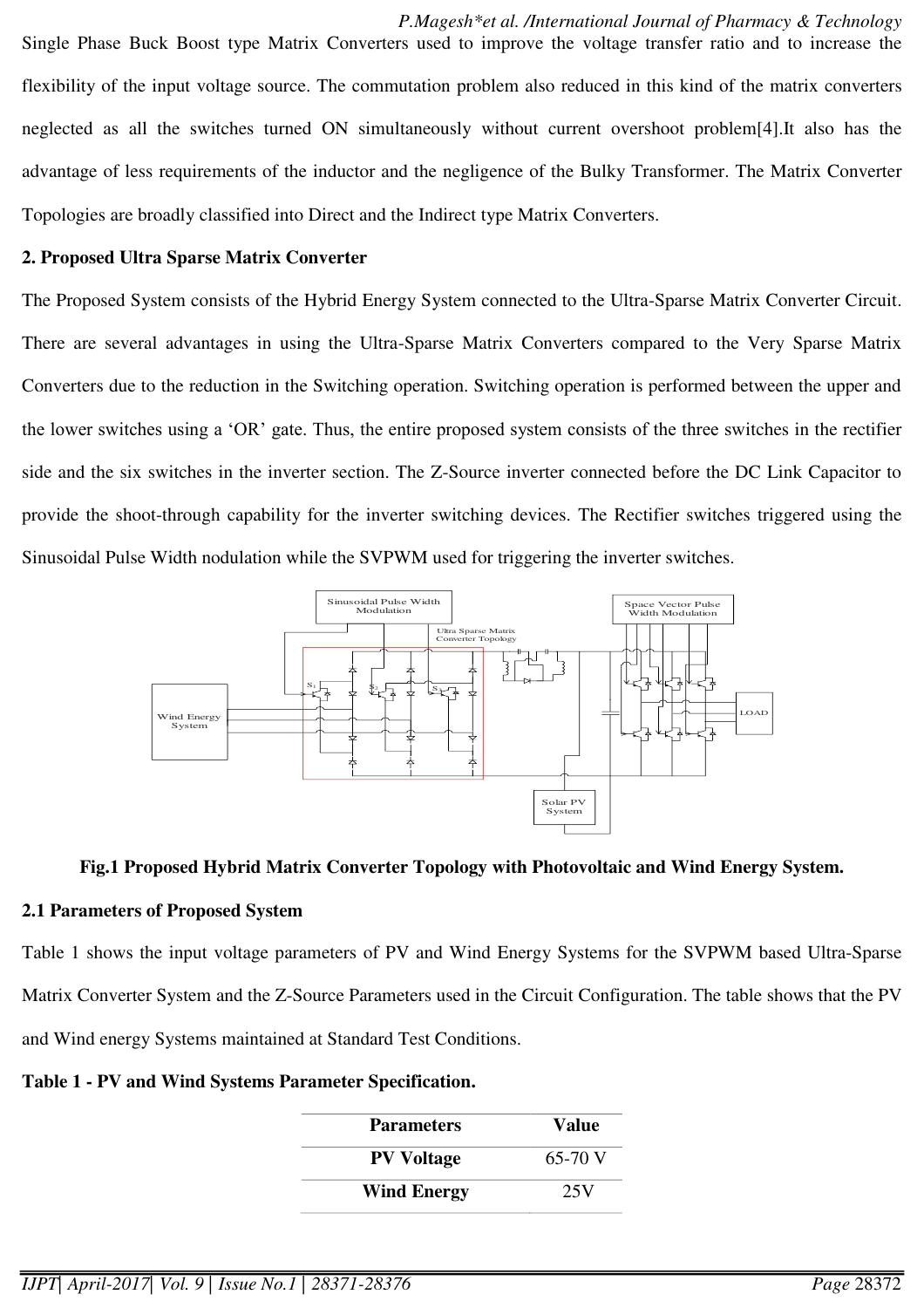| <b>OutputVoltage</b> |  |
|----------------------|--|
| 72 V                 |  |
| 110 V                |  |
| $1000\mu F$          |  |
| 2mH                  |  |
|                      |  |

# *P.Magesh\*et al. /International Journal of Pharmacy & Technology*

## **2.2 Gate Pulse to the Proposed Matrix Converter Circuit**



**Fig. 2 Gate pulse generation for the Six Switches**  $S_1$  **to**  $S_6$ **.** 

## **3. Simulation Results**

Fig.2 represents the gate pulses to the six switch  $S_1$  to  $S_6$  Space Vector PWM based Ultra-Sparse Matrix type Converter. Figure 3 shows the AC output voltage waveform across the RL Load of Proposed Configuration.



## **Fig. 3 Output AC Voltage across the Hybrid Matrix Converter System**

From the Figure3 the output AC voltage displaced by 120° with each other. The AC voltage then fed back to the Matrix Converter System to convert it into the DC thus acting as AC to DC converter. The entire system acts as AC-DC-AC based Matrix Converter System. Here the conversion of the three phase quantities converted to the two-phase ('dq') quantities performed using Clarke's Transformation. The output voltage obtained at 110V while the power factor achieved up to 0.996 across the inverter section. In comparison to the existing system, the voltage transfer ratio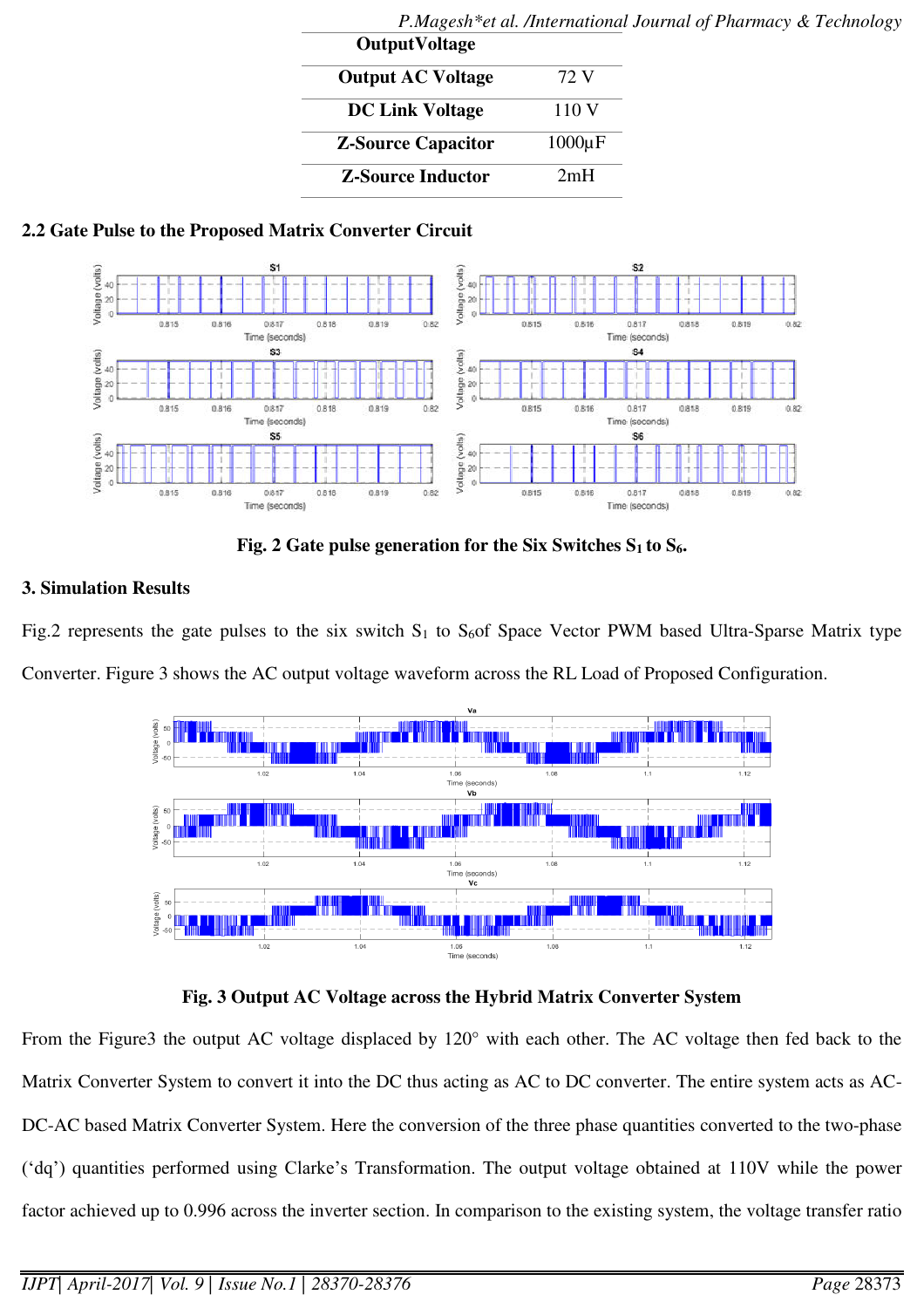Z-Source Matrix Converters used in Buck-Boost Operations has the advantages of reduced cost and applicable for the high voltage applications [6]. The Hybrid Converter Topologies makes use of two different converters of main and auxiliary type. The Main converter used for the processing of the bulk power from the power source while the auxiliary used for processing fraction of the power input to the circuit [7]. By implementing the SVPWM of suitable strategies in the rectifier stage and the zero space vectors in the inverter side the Harmonics reduced in the inverter output resulting in the improved voltage transfer ratio without any additional requirement of hardware components and these modulated strategies find enormous applications in AC Motor Drive applications [8].In addition, the Direct Torque control strategies used for dividing the vector into master and the slave vectors as it improves the Flux Performance and archives the smooth torque and fast dynamic speed response for the PMSM drives [9]. 3x3 matrix converter topologies can be used for the Motor Drive Applications and to reduce the oscillations at the input to the motor loads [10].

### **4. Hardware Implementation**

The Fig.4 shows entire configuration of the Proposed Ultra Sparse Matrix Converter Configuration with RL loads. The Pulse signals generated using a PIC16f874A microcontroller and the driver circuit implemented using the TLP250 Driver Configuration represented by the Fig.6 and Fig.7 respectively. Fig.5 shows the Circuit configuration of the Proposed Matrix Converter Configuration with Wind and the Photovoltaic Input Ports. Fig.8 presents the Phase-to-Phase output voltage waveform of the Proposed System. The Output voltage obtained at 72 Volts and the Total Harmonic Distortion obtained at 15.36 %.



**Fig.4. Setup of the Proposed Ultra Sparse Matrix Converter System with RL Loads.**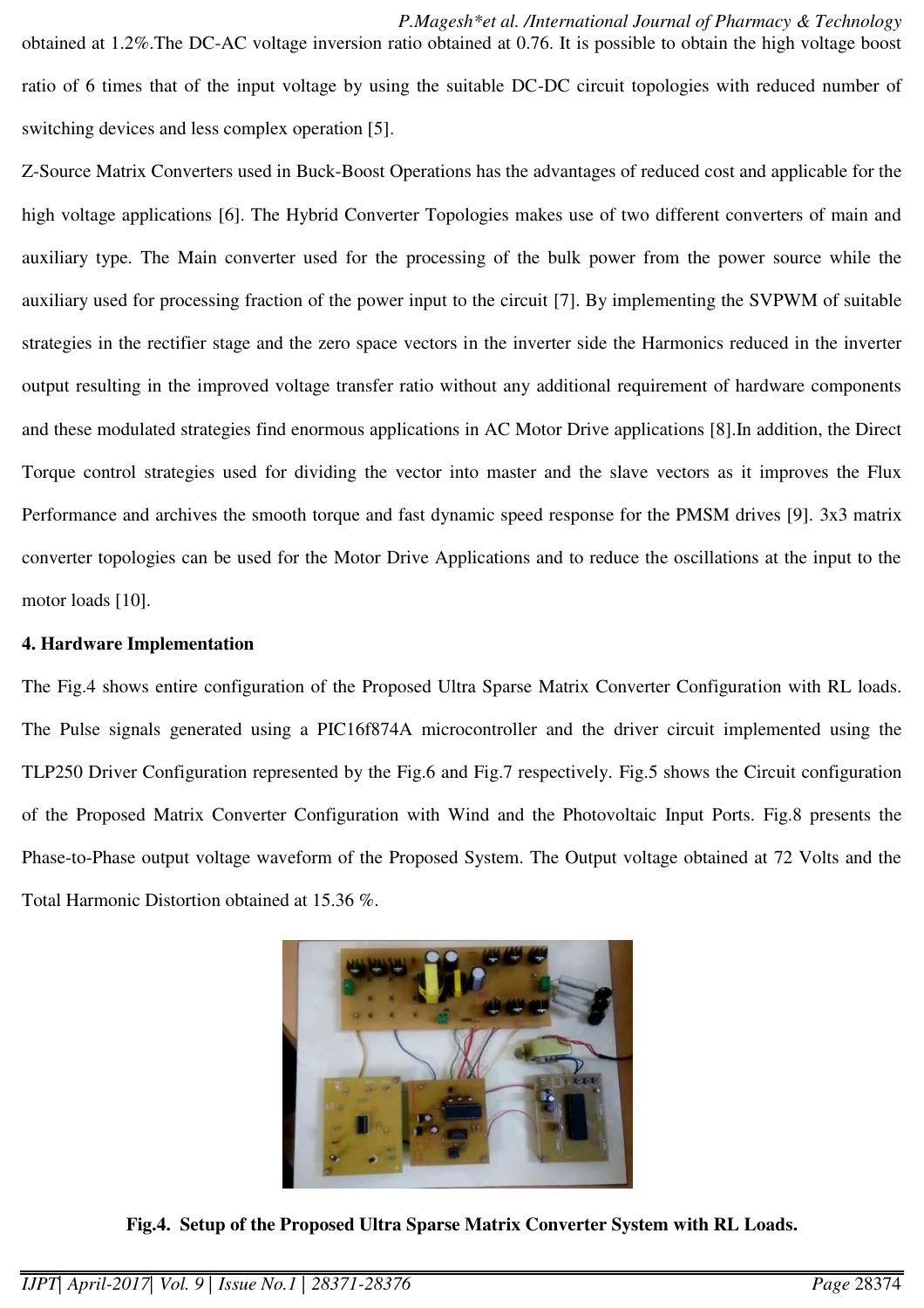

**Fig.5. Ultra-Sparse Matrix Converter Circuit Configuration.** 



**Fig.6. PIC16f874A Microcontroller used for the SVPWM pulse generation.** 



**Fig.7. TLP250 Gate Driver.** 



**Fig.8. Phase-to-Phase Output Voltage Waveform.** 

## **5. Conclusion**

The Proposed type of SVPWM based closed loop Matrix Converter System has the improved voltage transfer ratio and the DC to AC voltage inversion ratio compared to the existing ultra-sparse matrix converter systems for Hybrid